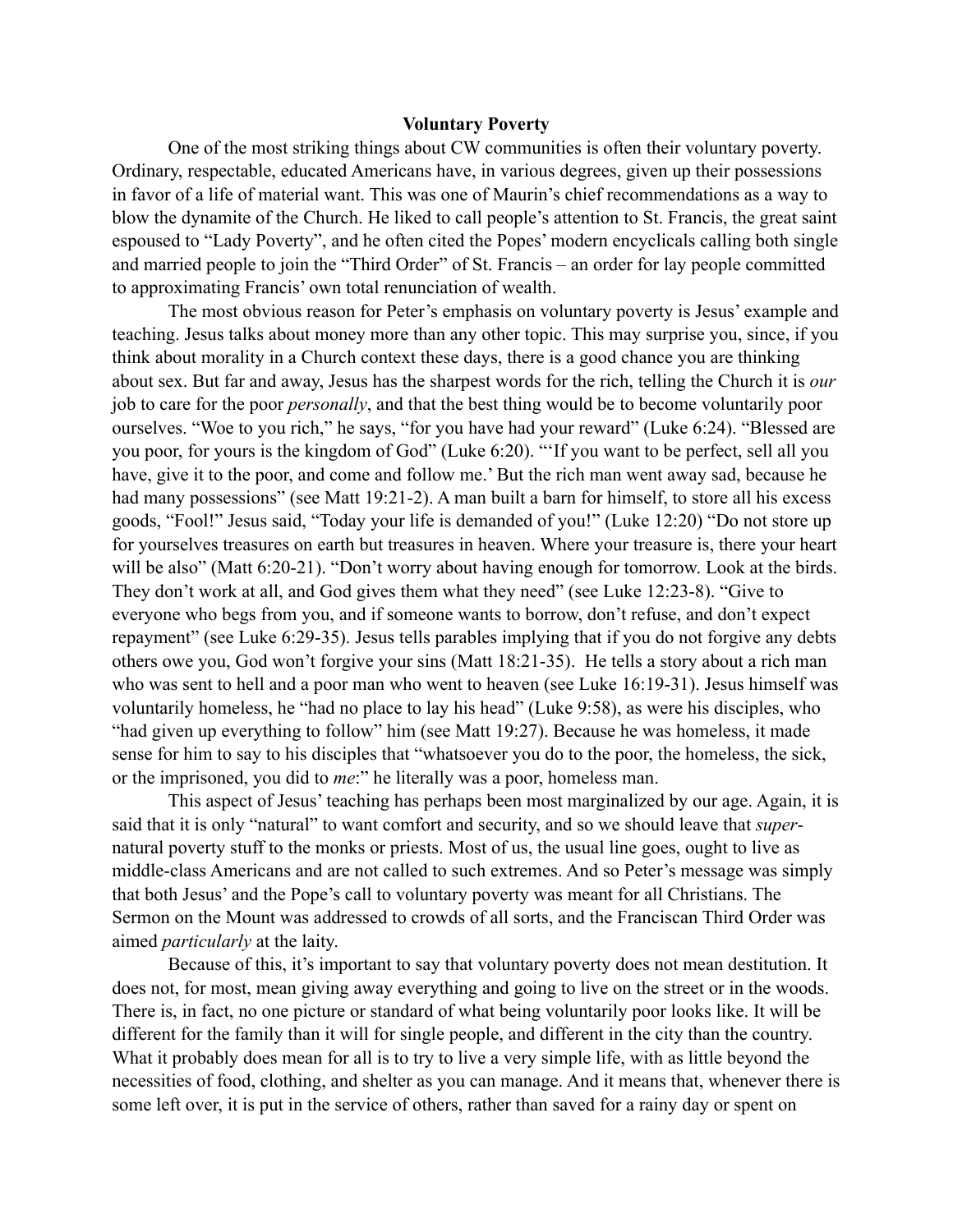vacations. The poor can't do these things, and so to be voluntarily poor is not to do them either. This is a sort of vague baseline definition, but it's enough to indicate what Peter had in mind.

And the point, of course, was not to demand one more sacrifice, much less to impose an unnecessary rule, but rather, to relieve what can be one of the greatest burdens of this life. "St. Francis", Maurin wrote, "wanted us to live as free as the birds", and not to be tied down by material concerns. It is this freedom from the chains of the thousand worries that wealth brings that voluntary poverty offers. And once again Peter was not saying anything more radical than the Church had always said: to live for Christ we must be *internally* detached from material things, and the best way to foster this is to be *externally* detached from them. So, in a hypermaterialistic environment like modern America, where we have been taught from youth that it is *good* and *virtuous* to always worry about tomorrow, this message is more important than ever. Most of us are so chained to our creature comforts we don't even know what this freedom might be.

This is why Peter emphasized that this voluntary poverty could not just be "spiritual": it must be evident, material divesture of things. This was because, as he would point out, the Gospel calls us to spiritual poverty – true humility and dependence only on Christ. But those, he said, who pursue only spiritual poverty often end up without any kind of poverty at all. This very practical freedom gave to Catholic Workers the ability to spend time on the practical things of God – prayer and the works of mercy – whereas those concerned to keep up a higher standard of living would have trouble finding the time, even if they wanted to. There's also an obvious element of solidarity with the poor here: not just serving them from an ivory tower, as if their poverty were a bad thing, or something to be eliminated. Poverty, for Catholics, is not itself evil, since the Son of God himself chose it and dignified it. So solidarity with the poor is really just solidarity with Jesus Christ who was born in a manger, had no place to lay his head, and relied on the hospitality of others.

An overlooked element of voluntary poverty is its ability to increase our faith. We stockpile wealth because we live in fear. Intentionally courting the precarious life that poverty brings is a refusal to let this fear determine our lives. Even in the face of that fear (since it might not ever go away) it can be a wager that what God says is true – that if you give all to him, including giving up possessions, he will supply your want. Poverty invites God to act tangibly in your life, and a statement that you're ready, eyes open, looking out for it. Daring God to provide by following his commandments and then watching small miracle after small miracle is one sure way make the Gospel come alive. It also sums up much of the history of the Catholic Worker. It is an abandonment to divine providence.

Voluntary poverty can also be a method of not participating in certain evils of our age. No one needs convincing today that society is shot through with what are sometimes called "systematic injustice:" oppression, inequity, unjust wages, violence, racism, war, want, classism, and the rest. Listing them like this of course risks domesticating their horror, which is real, profound, and often not appreciated by those who benefit from it most. But go spend an hour with the people at your local homeless shelter and you'll see the results. Most of the comforts that make up my life come at an unbearable cost to other, real, flesh and blood, persons. Our social fabric has long been one that depends on us all having this blood on our hands, and either being blind to it, refusing to acknowledge it, or intentionally forgetting about it. The "systemic"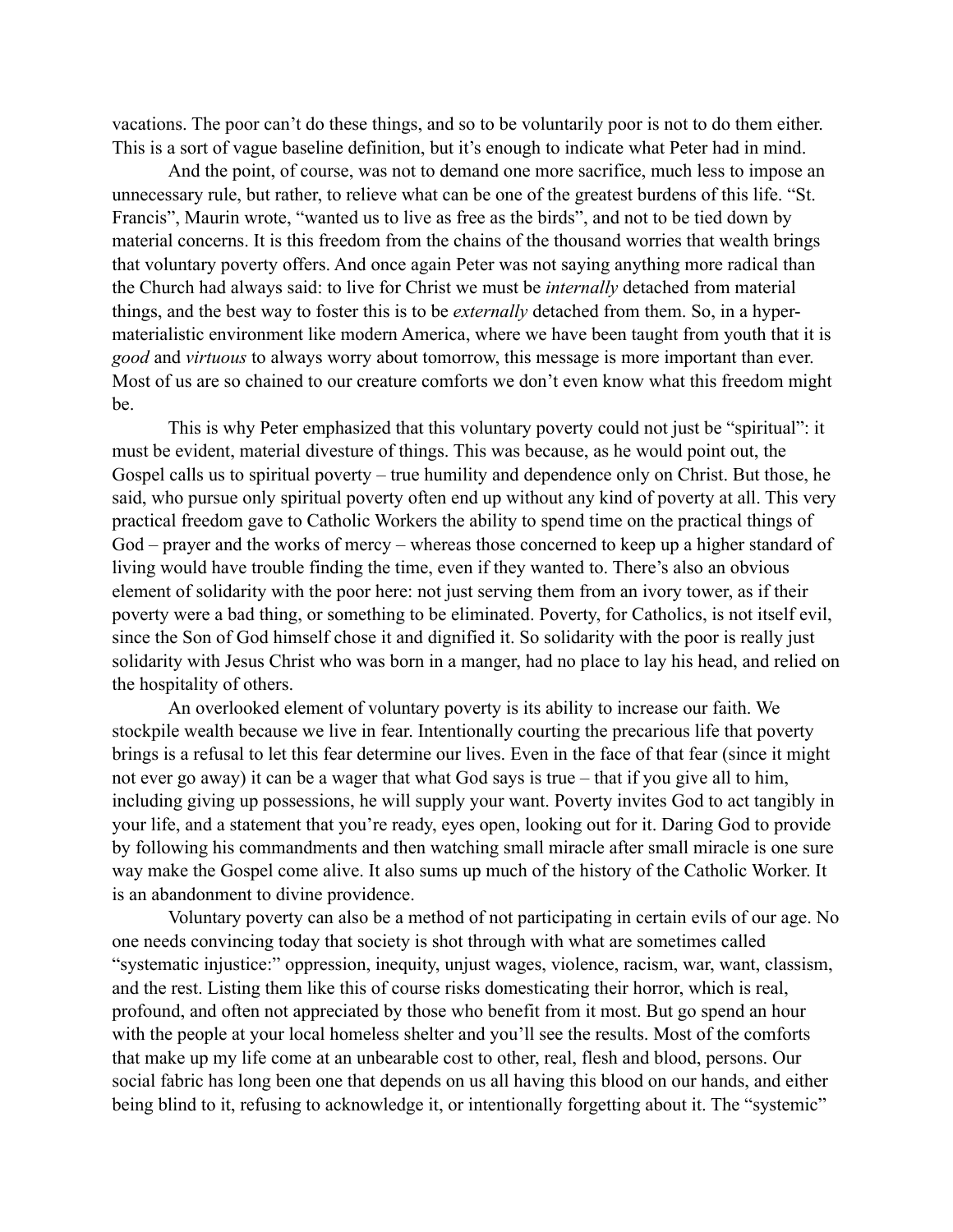part of this is that, of course, it is all connected – it's not just the military-industrial complex anymore, as people used to say to describe the way that business and war-making went together. Now it's the military-industrial-information-technology-multinational-corporation-agrobuisinessbig-pharm-medical-educational-and-everything-else-complex.

Catholics have been and should be worried about their own participation in particular aspects of this "apparatus." Just a few examples: a large portion of all American tax dollars pays for ongoing wars the Church has consistently condemned as unjust; the products of agrobusiness juggernauts empower the continual desolation of rural communities, small farms, and the created order; the staggering (and increasing) number of homeless, destitute, and wage slaves is driven by winner-take all free-trade practices that pay most in our society barely enough to get by, many nothing at all, and all as little as possible; usury – the lending of money at high levels of interest – is in some ways the fabric that makes up all of this, at the base, as it is, of everything from credit card purchases to home mortgages to trading stocks. This same trade, at home and abroad, hand in hand with ongoing wars that are at the same time for democracy and free markets, form one imperial economy that in a century has remade the world in the image of Walmart and Amazon.

These are just to mention a few. Nor can Catholics dismiss all this as the ranting of a conservative, or a liberal, soap-boxing on pet issues. No: each of these evils has been explicitly condemned by the Church; each of them touches countless real people; each of them is a sin against the commandment to love our neighbor as ourselves. To be a faithful Catholic is to be concerned with them. Yet it is not just that these things are harmful to our neighbors, they are harmful to each of us. They deform our souls, weaken our spiritual defenses, make us more prone to sin, and then tempt us *to* sin. This is the Christian definition of oppression. The really demonic and tricky thing about this World is that just as you inch your way from the destitution that stands at the bottom (in some ways the great unnamed fear always somewhere in the back of our minds), you find yourself trapped in serving exactly this Apparatus. We can only achieve economic security at the cost being plunged into what you might call a different kind of poverty – modernized poverty. We are not on the street, but we are just as dependent on the dole of bureaucrats and technocrats to manage all our affairs as the homeless person on the corner.

No one, perhaps, in our century, has had a keener sense of this interconnectedness of all things than Dorothy Day. In the February 1937 edition of the *Catholic Worker* she related how

[e]very morning now about four hundred men come to Mott Street to be fed…the hosts of unemployed men, by no means derelicts, who are trying to keep body and soul together while they look for work. It is hard to say, matter-of-factly and cheerfully, "Good morning," as we pass on our way to Mass. It was the hardest to say Merry Christmas, or Happy New Year, during the holiday time, to these men with despair and patient misery written on many of their faces. One felt more like taking their hands and saying, "Forgive us–let us forgive each other! All of us who are more comfortable, who have a place to sleep, three meals a day, work to do – we are responsible for your condition. We are guilty of each other's sins. We must bear each other's burdens. Forgive us and may God forgive us all!

In light of our interconnected world, voluntary poverty appears as an eminently *practical*  council of the Gospel. It not only teaches spiritual detachment, it is also a method (perhaps the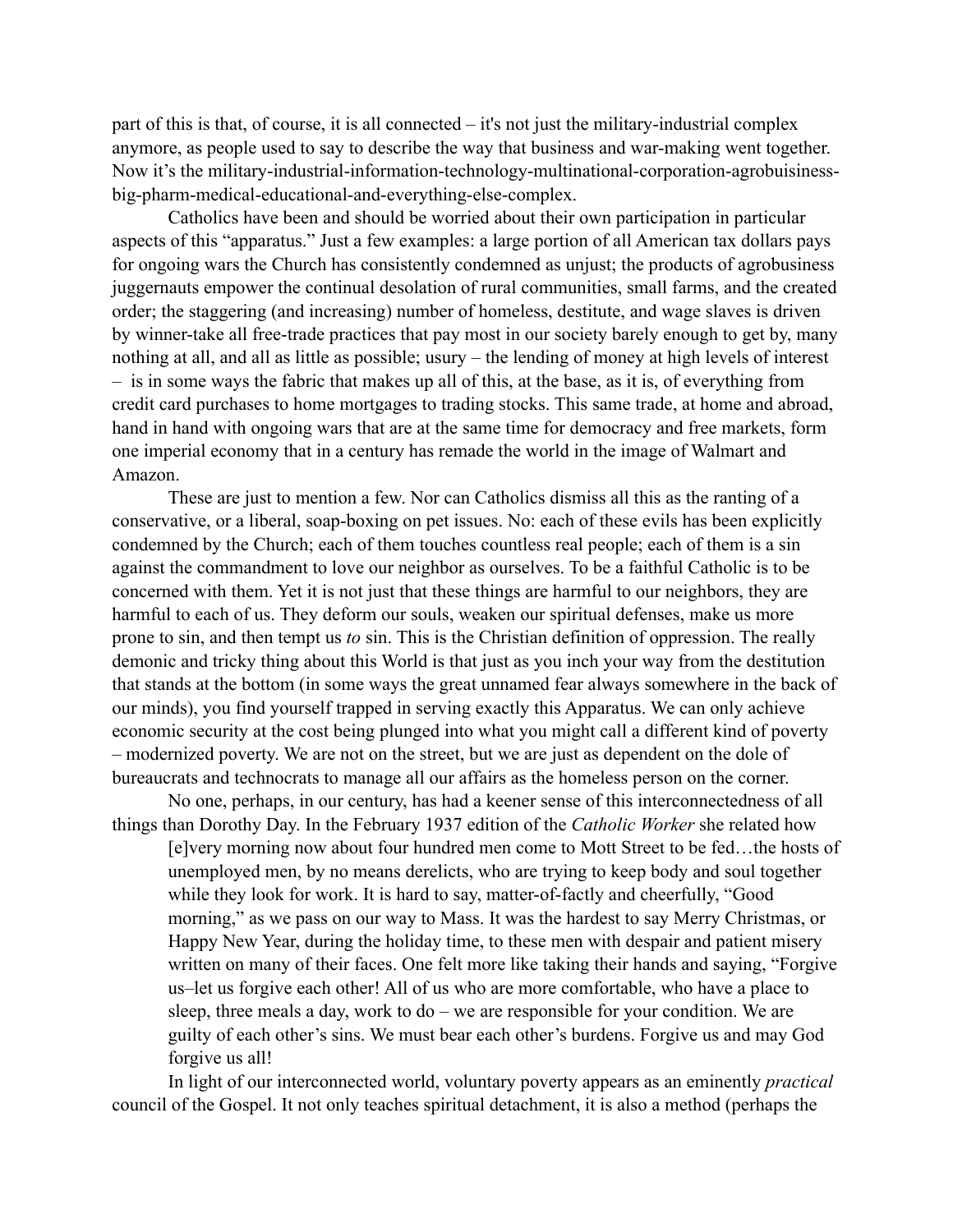only one) of non-participation. How not to contribute to unjust war taxes? How, at least for your part, to protest the destruction of small communities by big business? How not to put forth at least your own hand to replace ethnic diversity with plastic American monoculture? How to avoid paying unjust wages? How to stand with the Church against the regime of usury? How to avoid the straightjacket of modernized poverty? The answer to all these questions is, in one way or another, voluntary poverty.

Yet there is no way, of course, especially for those of us living in cities or suburbs, to *eliminate* our participation in these evils. It goes without saying that there is no clean money. Indeed, part of the diabolical nature of our age is that it conscripts entire nations, willy-nilly, into fighting battles against our fellow man. We do this merely by being alive. The frightful thing is that we are all guilty, and we will all have to give an account. Yet this is not something, it seems to me, that the Gospel did not account for, and the Catholic Worker has a history of exemplifying this. "Make friends for yourself," Jesus says, "with sinful wealth, so that later they may receive you into eternal homes." "Give alms, and all things are clean for you." "Forgive people their debts, and our Father in heaven will forgive you yours." The rich tax collector Zacchaeus – rich as we all are by means of exploiting others – gave half his wealth to the poor, and returned to those he exploited four times what he took – he took on, in other words, voluntary poverty. And Jesus said to him "today salvation has come to this house."

There is a posture, in other words, that we can strike with our money, that is pleasing to God, even if there is no way to extricate ourselves from the evils associated with living in a devastated world. It is a posture that makes a concerted effort not to exploit others, and in a spirit of penitence to have open hands with what we do use. And if this is a world in which we are all likely to find ourselves Zacchaeuses, there is every reason to take what he did seriously. And taking what Zacchaeus did seriously means, like he did, repenting of the evil in which he was involved by renouncing his wealth to a degree which, let's be clear, must have hurt.

This is what Peter Maurin did, and what he preached, to all of us. But, here as elsewhere Peter is giving us, quite frankly, just the Christian take on things: wealth is not bad in itself but it quickly involves all of us in bad things. To an extent unimaginable in Jesus' day, today this involvement is simply coextensive with having money. And yet the divine solution remains the same: strip yourself of all that you have that you do not need; learn to live with much, much less; give what you have left over to the poor; refuse, in what you do spend, as far as possible, to support evil causes (this will cost more, and make you poorer!). And finally, because, even after we have done all of this, we still have all sorts of blood on our hands, bind yourselves in sacrificial friendship to the wounded: house the homeless, feed the hungry, visit the sick and the imprisoned.

But it is perhaps best to let Dorothy have the last word:

Love of brother means voluntary poverty, stripping one's self, putting off the old man, denying one's self, etc. It also means non-participation in those comforts and luxuries which have been manufactured by the exploitation of others. While our brothers suffer, we must compassionate them, suffer with them. While our brothers suffer from lack of necessities, we will refuse to enjoy comforts. These resolutions, no matter how hard they are to live up to, no matter how often we fall and have to begin over again, are part of the vision and the long-range view which Peter Maurin has been trying to give us these past